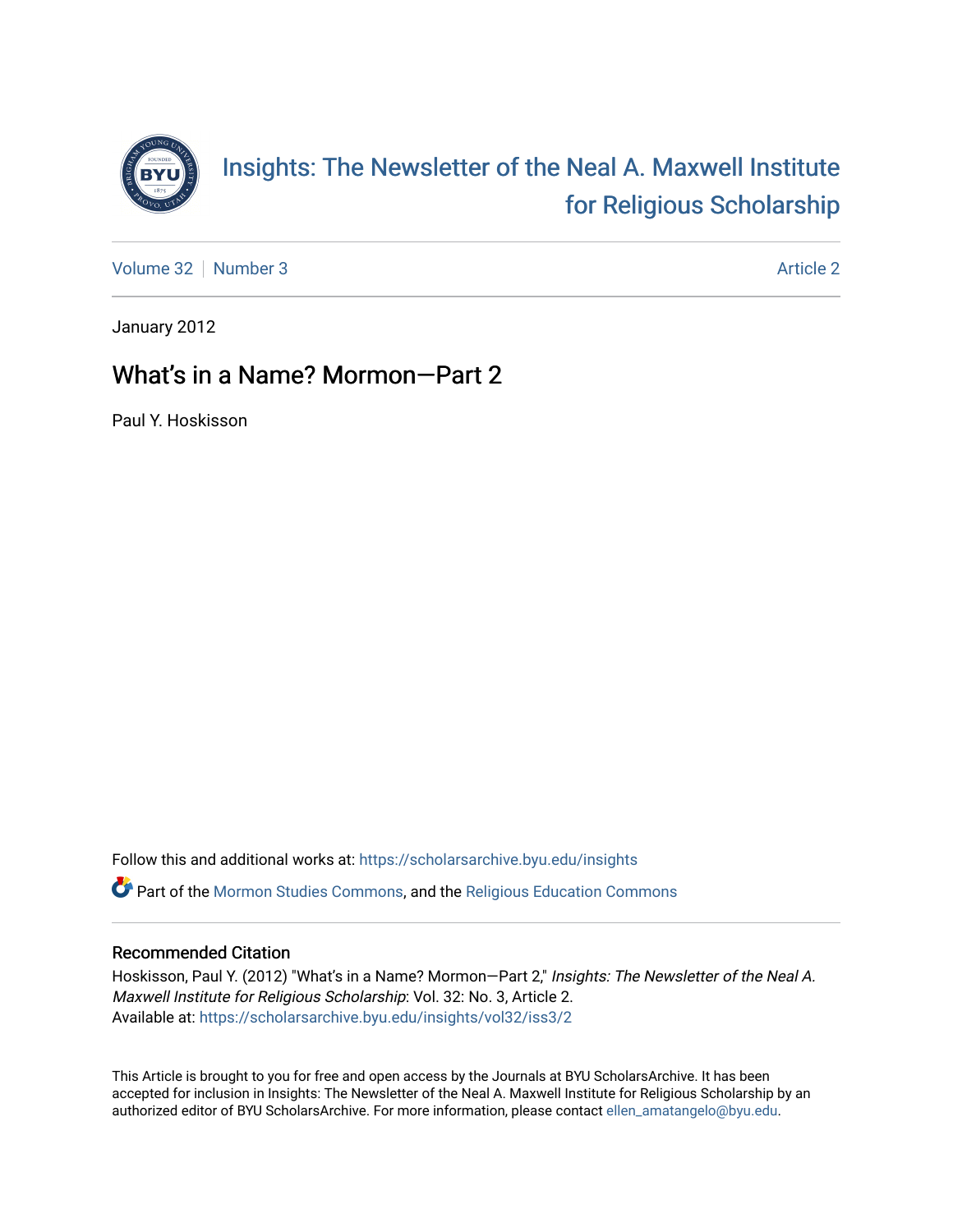# **What's in a Name? Mormon—Part 2**

## **by Paul Y. Hoskisson**

In part 1 of my discussion of the name Mormon,<sup>1</sup> I presented the evidence that Joseph Smith did not originally write the letter published over his signature in the 1843 Times and Seasons, but that he made some corrections to the letter William W. Phelps had composed and then gave his approval to have it published. I also mentioned the fact that B. H. Roberts left most of the letter out of his History of the Church because he believed the full letter was "based on

inaccurate premises and was offensively pedantic."

This second installment of my examination of the name Mormon begins with an analysis of Roberts's objections, finds support from a modern Church leader, and concludes with a discussion of what Mormon might mean in an ancient Near Eastern context.

Roberts's dismissal of the body of the letter leads to an examination of the "premises" that he mentions. When the letter states that "the Bible in its

widest sense, means *good*," the writer (Joseph Smith or W. W. Phelps?) was not suggesting that the word Bible etymologically means "good." Rather, the writer was suggesting that the Bible is good, that reading it promotes good, and that the Bible metaphorically means "good." This certainly is an acceptable figurative meaning of the word Bible that no Christian in the 19th century would have denied.

That the word *Bible* figuratively means "good" leads to an examination of the statement "The word Mormon, means literally, more good." Just as it does today, the word literally had various connotations in Joseph Smith's day. It was used to mean "word by word" and "real, not figurative or metaphorical."<sup>2</sup> But *literally* could also be used in a figurative sense, that is, as an intensive.<sup>3</sup> The use of *literally* as an inten-

**"I am not ashamed of the nickname** *Mormon***. Look," he went on to say, "if there is any name that is totally honorable in its derivation, it is the name** *Mormon***. And so, when someone asks me about it and what it means, I quietly say — '***Mormon* **means** *more good***.' "**

sive can be traced back at least 150 years before the *Times and Seasons* letter.<sup>4</sup> Closer in time and in a Latter-day Saint context, a sentence from the Evening and Morning Star in 1834 uses literally as an intensive: "We admit, that our country is literally filled with stated publications, and many are conducted under the title of religious periodicals."5

Therefore, just as "good" is not a translation of the word Bible, the conclusion can be drawn

> that "more good" is not a translation of the word Mormon but a figurative etymology that highlights the value of the Book of Mormon, even if it might have been used tongue in cheek. Thus, if the Bible, which is true as far as it was transmitted correctly, means "good" in a figurative sense, then the Book of Mormon, which was transmitted correctly, "means, literally, more good,"<sup>6</sup> with literally acting as an intensive.

> Elder Gordon B. Hinckley spoke to this issue in the Octo-

ber 1990 general conference.7 While on his mission in England many years earlier, he had a discussion with his companion about the appropriateness of using the name Mormon.<sup>8</sup> His companion had stated, "'I am not ashamed of the nickname Mormon. Look," he went on to say, "if there is any name that is totally honorable in its derivation, it is the name Mormon. And so, when someone asks me about it and what it means, I quietly say—'Mormon means more good." Then Elder Hinckley made his own observation: "His statement intrigued me— Mormon means 'more good.' I knew, of course, that 'more good' was not a derivative of the word Mormon. I had studied both Latin and Greek, and I knew that English is derived in some measure from those two languages and that the words more good are not a cognate of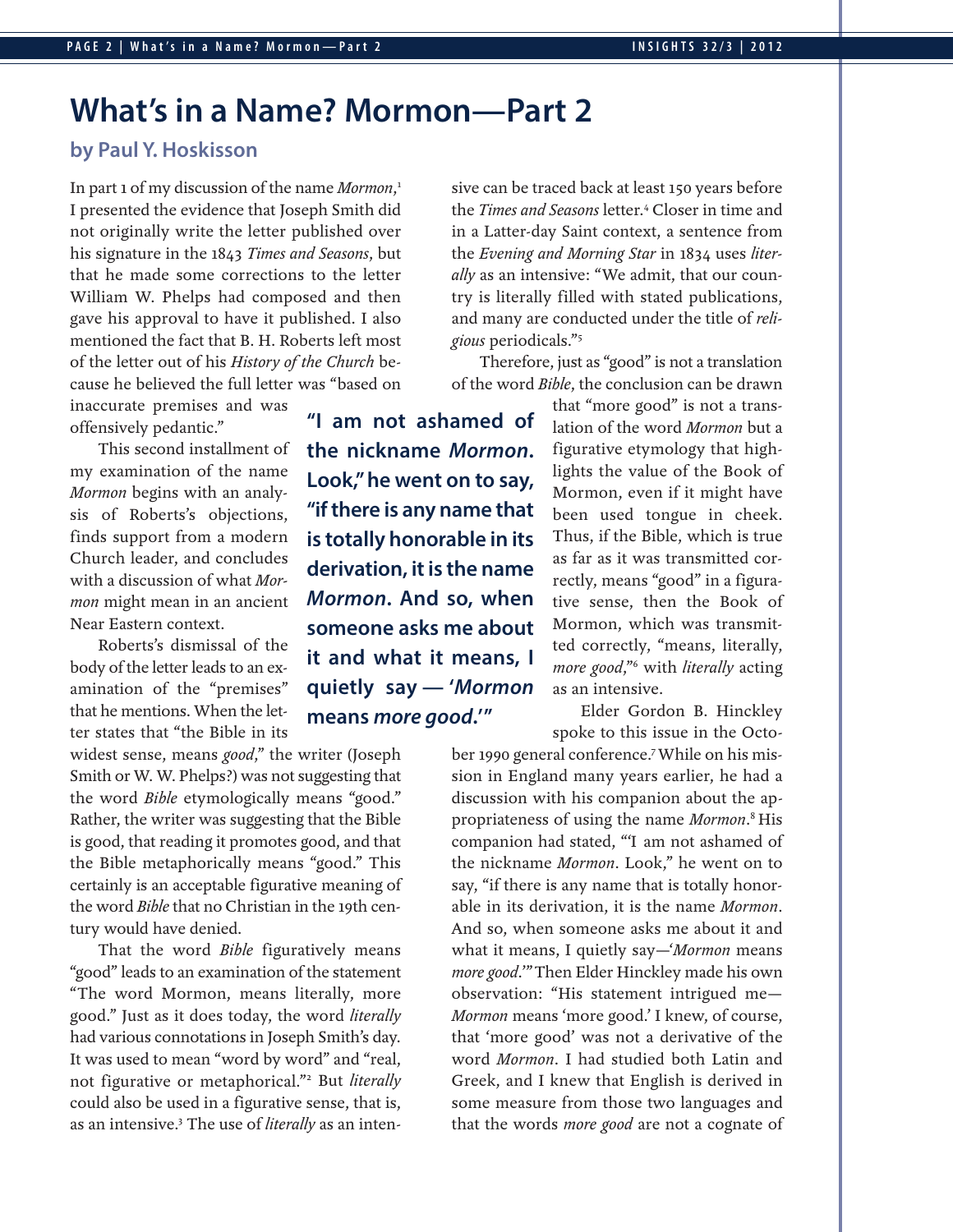the word Mormon. But his was a positive attitude based on an interesting perception. And, as we all know, our lives are guided in large measure by our perceptions. Ever since, when I have seen the word Mormon used in the media to describe us—in a newspaper or a magazine or book or whatever—there flashes into my mind his statement, which has become my motto: Mormon means 'more good.' We may not be able to change the nickname [of the Church], but we can make it shine with added luster."9

If the definition of Mormon as "more good" was merely a figurative etymology, I can now consider nonfigurative explanations of the name.

Notwithstanding the warning "that the word Mormon stands independent of the learning and wisdom of this generation,"<sup>10</sup> many attempts have been made to provide a sound etymology for Mormon based on secular knowledge of ancient Near Eastern languages. The following discussion reviews some of the promising suggestions that have been made. Unfortunately, the most likely suggestion (the first) has no etymology, and the other suggestions that do have an etymology are less likely.

• On a limestone stela of the Egyptian Nineteenth to Twenty-first Dynasty in the Museum of Gizeh, the name mrmnu appears, accompanied by the title "doorkeeper." In an article that has yet to be superseded, Wilhelm Spiegelberg treats the name as Semitic in Egyptian transcription, although he is not certain that it is Semitic and does not provide a meaning. He transcribes it into Hebrew characters with  $mr/lmn(w)$ . Spiegelberg's description of the stela unfortunately does not permit its current identification.<sup>11</sup> Despite various difficulties, such as dating to at least 600 years before Lehi and not having an etymology, this name *mrmn*<sup>12</sup> on an Egyptian inscription seems like a direct hit, as Hugh Nibley pointed out years ago.<sup>13</sup>

• Nibley has also pointed out that *mrm*, be-

sides appearing as an Egyptian personal name, is attested in Hebrew and Arabic and means "desirable" or "good."14 In this case, Mormon would consist of the root mrm plus the common Semitic ending -ōn, often used for geographic and personal names such as Kidron and Gideon. For possible Hebrew examples of the lexeme, see the biblical personal name Mirmâh in 1 Chronicles 8:10<sup>15</sup> and the personal name Merēmoth (also of questionable etymology), the name of a priest in Ezra 10:36 (= Nehemiah 10:5).<sup>16</sup> The latter name also appears as *mrmwt* on an eighthcentury-BC ostracon from Arad.17 Note also the personal name  $ma\text{-}ri\text{-}ma\text{-}na$  at Ugarit,<sup>18</sup> though the language origin of this Ugaritic name is uncertain.19

• Ben Urrutia has called attention to Egyptian mr-mn, "love established forever,"<sup>20</sup> while Robert Smith has suggested "strong/firm love" or "love remains steadfast/firm."21 The translation "love is established forever" brings to memory the words of Paul: "Charity never faileth" (1 Corinthians 13:8).<sup>22</sup> Interestingly, Mormon used similar words when writing, "But charity is the pure love of Christ, and it endureth forever" (Moroni  $7:47$ ).<sup>23</sup>

• Finally, and less likely, is Egyptian mr (Nubian and Coptic mur, mor), "bind, girth."<sup>24</sup>

What conclusion can be drawn? While the name Mormon can designate figuratively that which is "more good," the etymology remains uncertain. The most likely suggestion, from the pen of Hugh Nibley, is that the name Mormon appears to have a direct analog in the name mrmn on an Egyptian stela. Other Egyptian and Hebrew possibilities exist. In fact, we are blessed with several possibilities, which is a very comfortable position to be in.

Paul Y. Hoskisson is director of the Laura F. Willes Center for Book of Mormon Studies.

*(Mormon to page 7 )*